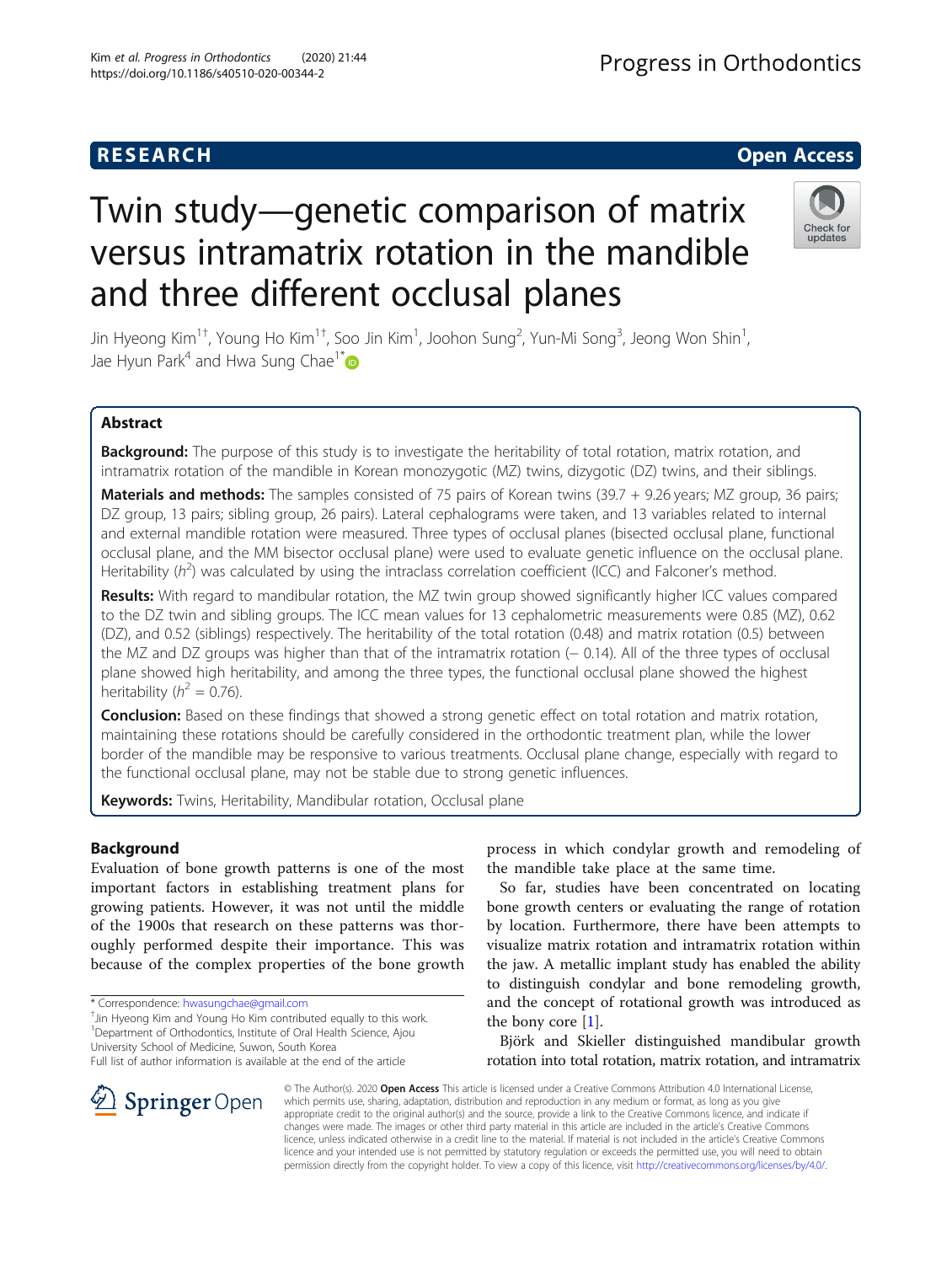rotation using implant superimposition method. Björk and Skieller called the implant line inclination change as the "total rotation." This refers to the angle between the mandibular core and the SN plane, which shows the rotation of the core of the mandible "matrix rotation" is the combined transversions of the condyle growth between the skull base and the core of the mandible and the modification of the mandible due to bone remodeling. The measurements are a clinical interpretation that represents the mandible position and change of inclination. After overlapping two cephalometric x-rays, Björk and Skieller found a difference in the implant inclination and mandible inclination relative to the SN plane. They called this the "intramatrix rotation," and it signifies the independent rotation of the mandibular core that appears inside the soft tissue matrix [[2](#page-6-0)].

Proffit et al. described Björk's total rotation as internal rotation, which is masked by surface changes and alterations in the rate of tooth eruption. Proffit et al. also explained that surface changes produce external rotation that is compensated for by internal rotation [[3](#page-6-0)]. To prevent confusion among terms, the present study follows Björk's definition of rotation. Ricketts corpus axis (Xi-Pm) replaces Björk's core of mandible. The other two planes are the same.

Despite studies that investigated the mechanisms and contributions of each rotation in the total mandibular rotation, there has been no study on heritability of the rotation within the mandible.

Genetic factors that affect human craniofacial structures were identified through an experiment that used monozygotic twins (MZ), dizygotic twins (DZ), and their siblings [[4\]](#page-6-0). The effect of heredity on some measurements was studied using the comparison among MZ, DZ, and sibling groups, which was efficient and useful in analyzing the heritability of measurements of interest [\[5](#page-6-0)].

To date, there have been many twin studies of the craniofacial area, most of which were performed using lateral cephalograms from MZ, DZ, and sibling groups and the predicted heritability of cephalometric parameters. Johannsdottir et al. stated that cephalometric data could support predictions when detecting genetic variations that affect complex polygenetic multifactorial traits [[6\]](#page-6-0).

In 1965, Hunter reported that the height dimension showed higher heritability than measures of facial depth related to dentition when using lateral cephalometric radiographs obtained from 72 pairs of like-sexed twins [\[7](#page-6-0)].

Manfredi analyzed 39 lateral cephalometric parameters and reported different inheritance trends. The highest concordance of values was seen between MZ pairs when compared with DZ pairs of the same sex singleton paired group. He also showed high heritability in the craniofacial region. Heritability seems to be expressed more anteriorly than posteriorly. Mandibular shape seems to be more genetically determined than mandibular size [\[8](#page-6-0)].

Carels et al. analyzed 23 hard tissue variables and found that genetic determination was higher in vertical than horizontal measurements and found a higher genetic component for boys in anterior facial height than for girls [[9\]](#page-6-0).

In 2004, Naini and Moss also proposed that lower anterior parts of the face were under strong genetic control [[10\]](#page-6-0). Amini et al. found higher heritability in vertical variables compared to horizontal ones. The authors also suggested that heritability seemed to be expressed more anteriorly than posteriorly [\[11\]](#page-6-0).

A recent study published in the European Journal of Orthodontics, 2016, analyzed 39 cephalometric variables in 141 pairs of twins. The results were in agreement with that of the Manfredi study that found the shape and sagittal position of the mandible were under stronger genetic control than its size and vertical relationship to the cranial base. The authors also reported that the polygon of the face-similarity was under strong genetic control and this might explain the profile resemblance between twins [[12](#page-6-0)].

Lobb [\[13](#page-6-0)] reported high heritability in the angle between the occlusal and mandibular planes. The occlusal plane was distinguished as three, bisected occlusal planes by Downs [[14\]](#page-6-0), the functional occlusal plane by Wits [[15\]](#page-6-0), and as an MM (maxillary-mandibular) bisector by Hall-Scott [\[16](#page-6-0)].

The purpose of this study was to investigate which rotation has stronger heritability, between the matrix and intramatrix rotations of the mandible using lateral cephalometric measurements in Korean twins, to investigate its relevance to clinical orthodontic treatments, to compare each occlusal plane, and to investigate which occlusal plane was under the strongest hereditary influence.

### Materials and methods

#### Study sample

Among 553 Korean patients who participated in twin studies conducted at Samsung Medical Center from July 2011 to February 2012, a total of 75 pairs of twins whose hard tissue cephalometric measurements were available were included in this study: 36 MZ twins (males, 16 pairs; females, 20 pairs), 13 DZ twins (males, 7 pairs; females, 6 pairs), and 26 same sex sibling pairs (males, 11 pairs, females, 15 pairs). This study used the questionnaire of zygosity diagnosis (QOZD) method developed by Song et al. [\[17\]](#page-6-0), which was proved to be effective to identify the types of twins.

Those who had undergone orthodontic treatment, orthognathic surgery such as two jaw surgery, those who had an edentulous area within the anterior teeth that could affect facial profile, and those who had a removable prosthesis which could affect the vertical dimension of the face were excluded from this study.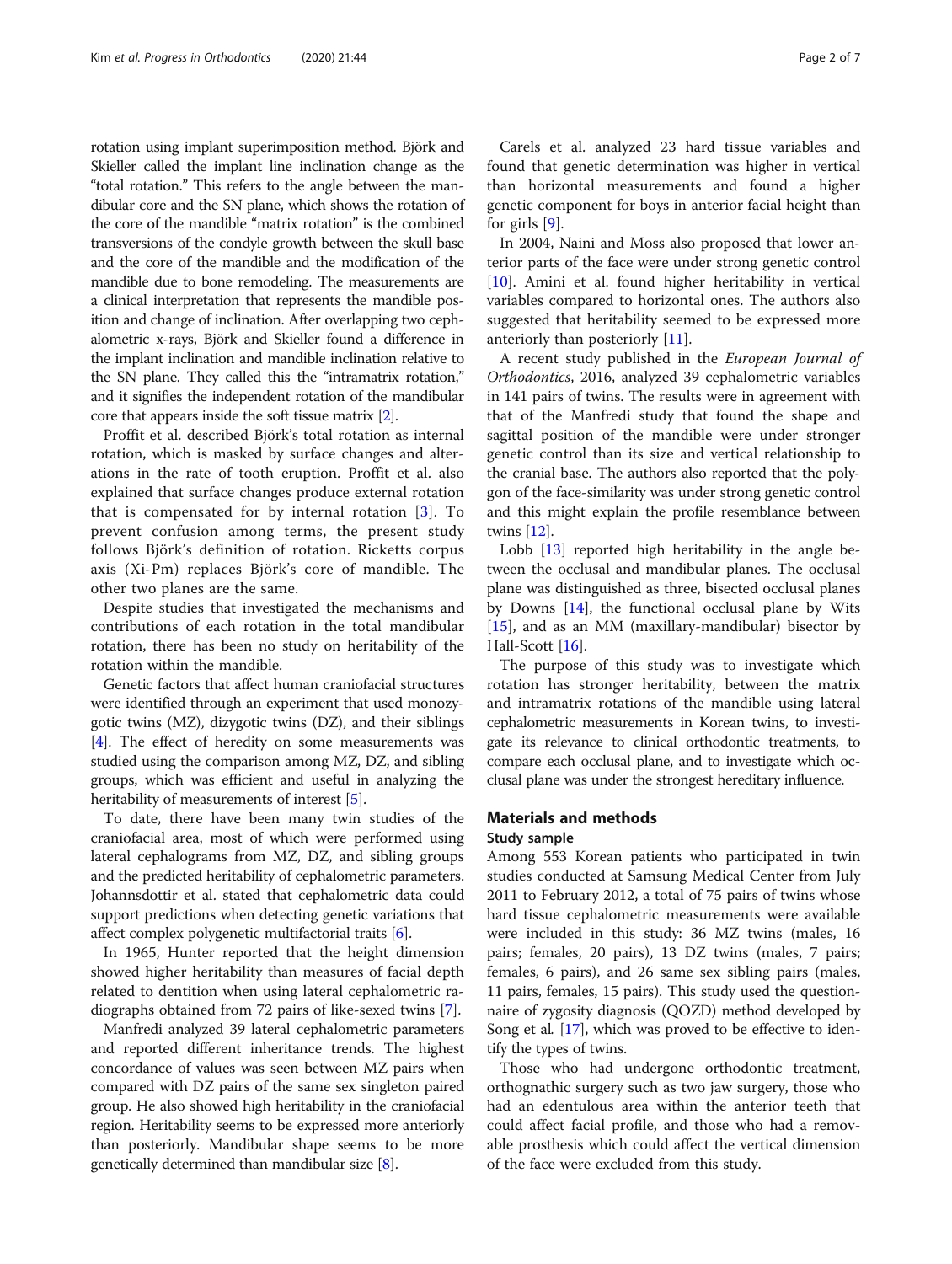The mean age of the subjects was 39.7 years old, and all the DZ twins and siblings were the same sex. In order to minimize the age influence, sibling pairs were selected with an age difference of less than 5 years. The demographic data explaining the study sample is shown in Table 1.

This study was approved by our Institutional Review Board (IRB, IRB 2005-08-113-027) and informed consent was signed by all subjects.

#### Cephalometric measurements

Lateral cephalograms were taken in the natural head position, and all measurements were analyzed by one researcher (Kim JH) using the V-ceph 7.0 digital program (Cybermed, Seoul, South Korea). To verify measurement error, repeated tracings and measurements were performed at a 2-week interval on ten randomly selected patients. Measurement error was estimated for two sets of data using Dahlberg's formula [\[18](#page-6-0)].

Landmarks, reference lines, and cephalometric measurements are illustrated in Figs. [1](#page-3-0), [2](#page-3-0), and [3](#page-4-0). To measure matrix rotation, intramatrix rotation, and variables related to occlusal planes, 13 variables were selected based on Rickett's analysis, Wits' analysis, Downs' analysis, and Hall-Scott's analysis. Among the three planes defined by Björk, we used the SN and the mandibular plane. The only difference was the mandibular core. The mandibular core, which was important for quantifying the three types of mandibular rotations, was defined as the corpus axis connecting the Xi and Pm points according to Rickett's analysis [[19](#page-6-0)]. Scrutinizing Björk's articles, the positions of each implant look obviously parallel to Rickett's corpus axis. The authors concluded the corpus axis (Xi-Pm) could be comparable to Björk's core of the mandible.

Definitions and quantifying methods for the different rotations were adopted from Björk and Skieller's study [[2\]](#page-6-0). Total rotation, meaning the rotation of the mandibular core relative to the cranial base, was set as the angle between the SN line and corpus axis. The corpus axis that connects the Xi and Pm points was set as the mandibular core according to Rickett's analysis [\[19](#page-6-0)].

Table 1 Demographic data

| Number of pairs      |                   | Age          |     |     |  |  |
|----------------------|-------------------|--------------|-----|-----|--|--|
|                      |                   | Mean (SD)    | Min | Max |  |  |
| $MZ (n = 36)$        | Male $(n = 16)$   | 41.0 (7.90)  | 26  | 57  |  |  |
|                      | Female $(n = 20)$ | 38.6 (7.56)  | 24  | 58  |  |  |
| $DZ (n = 13)$        | Male $(n = 7)$    | 42.2 (9.15)  | 34  | 63  |  |  |
|                      | Female $(n = 6)$  | 43.67 (4.66) | 38  | 48  |  |  |
| Sibling ( $n = 26$ ) | Male $(n = 11)$   | 32 (8.32)    | 20  | 47  |  |  |
|                      | Female $(n = 15)$ | 42.8 (11.64) | 24  | 60  |  |  |
| Total $(N = 75)$     |                   | 39 (9.26)    | 20  | 63  |  |  |

Matrix rotation was set as the angle between the SN line and the mandibular plane, and intramatrix rotation as the angle between the mandibular plane and corpus axis respectively. Among the three occlusal planes, the bisected occlusal plane was measured as a line connecting the midpoint of the distobuccal cusps and the overbite midpoint according to Downs [[14\]](#page-6-0). The functional occlusal plane was measured by connecting the midpoint of the upper and lower first molars and the midpoint of the upper and lower premolars according to Wits [\[15](#page-6-0)]. The MM bisector plane was measured as the line bisecting the palatal plane and mandibular plane according to Hall-Scott [\[16](#page-6-0)] (Fig. [3,](#page-4-0) Table [2\)](#page-4-0).

#### Statistical analysis

All statistical analyses were performed using the SPSS program (IBM SPSS Statistics Version 21) and Microsoft Excel. P values less than 0.01 were considered statistically significant.

Phenotype concordance for the MZ, DZ, and sibling groups was calculated using the intraclass correlation coefficient (ICC), and heritability was calculated by using Falconer's formula [[20\]](#page-6-0).

The ICC values for 13 cephalometric parameters were calculated in each group through reliability analysis.

The more similar the value between twins, the less the ICC difference, the higher the ICC value, and the greater the difference between different twins, the higher the ICC.

A higher ICC value indicates higher concordance between variables in the same twin pairs and also indicates greater differences between different twin pairs.

Theoretically, MZ twins share identical genes and DZ twins of the same gender share half of their genes.

Heritability  $(h^2)$  indicates genetic factors, and cultural inheritance  $(C^2)$  indicates environmental factors that can be calculated as follows using Falconer's formula [[21](#page-6-0)]:

$$
h^2 = 2(ICC_{MZ} - ICC_{DZ})
$$

$$
C^2 = 2ICC_{DZ} - ICC_{MZ}
$$

 $ICC<sub>MZ</sub>$  = Intraclass correlation coefficient for MZ twin pairs

 $ICC<sub>DZ</sub>$  = Intraclass correlation coefficient for DZ twin pairs

Statistically, heritability means the proportion of trait variance influenced by genetic factors and a high value for heritability means a large effect of genetic factors on any particular phenotype and vice versa. A particular phenotype is the sum of genetic and environmental factors as follows [[22\]](#page-6-0):

Phenotype  $(P)$  = Genotype  $(G)$  + Environment  $(E)$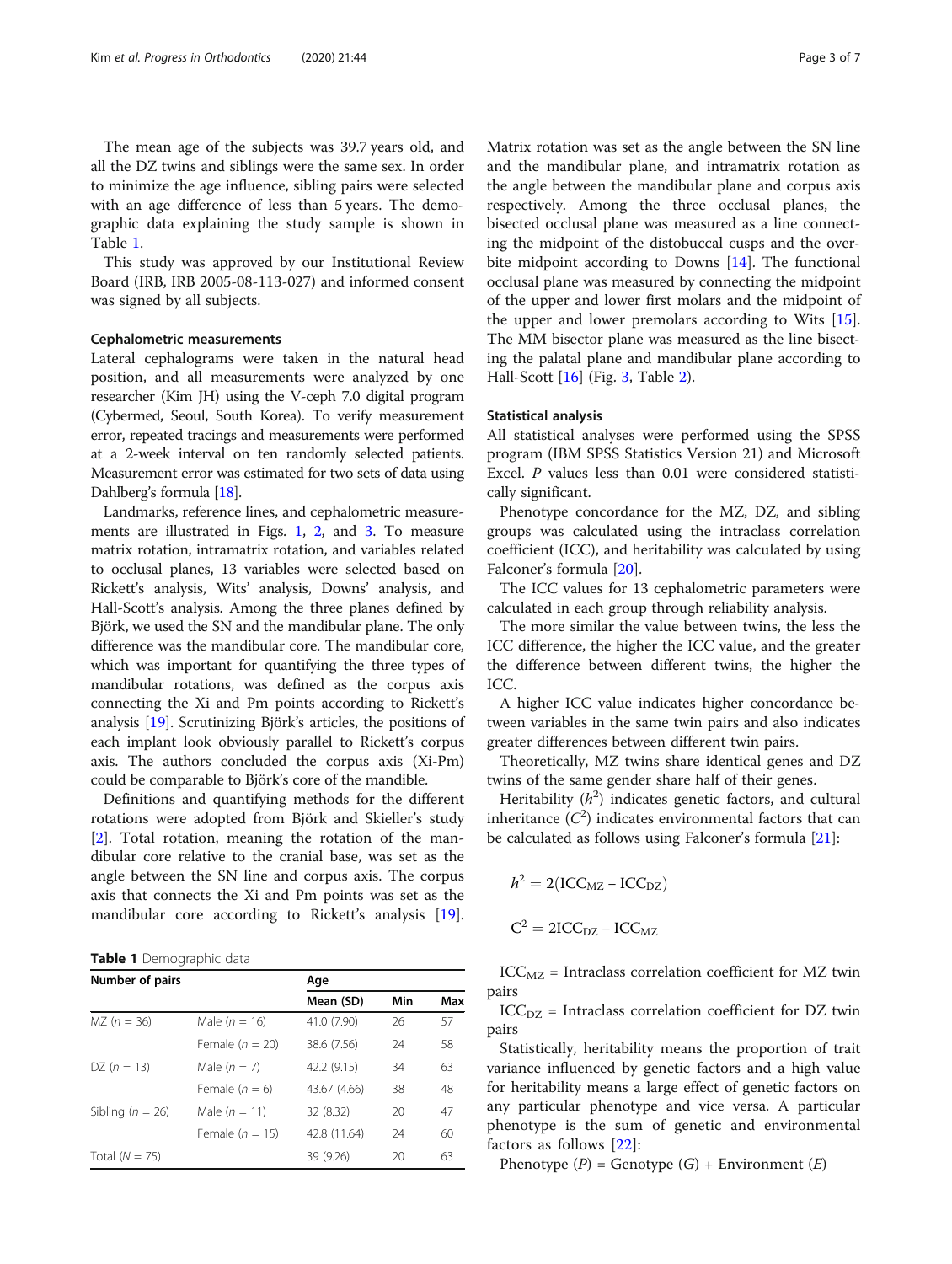<span id="page-3-0"></span>

## Results

Statistical analysis indicated that the MZ group showed remarkably higher ICC values for most of the variables compared to the DZ or sibling groups. This was particularly seen in the ICC for mandibular plane angle to SN, meaning matrix rotation within the MZ group was 0.87, which was significantly high. The mean ICC value for 13 cephalometric measurements was 0.85, 0.62, and 0.52 in the MZ, DZ, and sibling groups, respectively (Table [3](#page-4-0)).

Heritability  $(h^2)$  and cultural inheritance  $(C^2)$  were calculated by inputting the ICC from the MZ, DZ, and sibling groups to Falconer's formula. Heritability and

cultural inheritance for 13 variables were calculated using the ICC of the MZ and DZ groups that are displayed in Table [4](#page-5-0).

The heritability of the corpus axis to SN angle (meaning total rotation) was 0.48 when calculated using the MZ/DZ ICC; mandibular plane to SN angle (meaning matrix rotation) was 0.5 using the MZ/DZ ICC. However, the heritability of the corpus axis to the mandibular plane angle (meaning intramatrix rotation) was 0.14 using the MZ/DZ ICC, which was relatively low (Table [4](#page-5-0)).

The occlusal plane to the SN line demonstrated higher heritability than to the FH line in all three occlusal

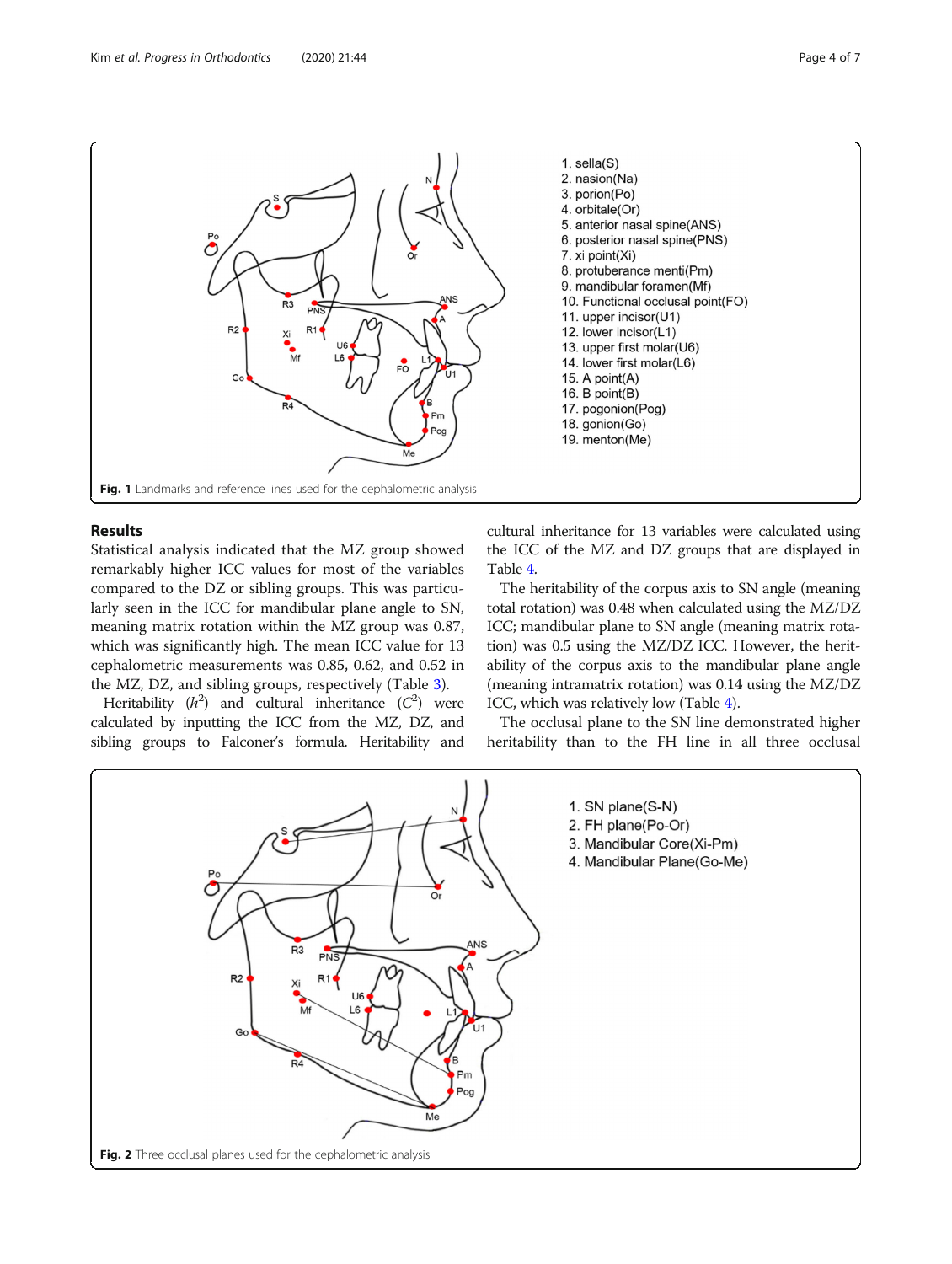<span id="page-4-0"></span>

planes. The heritability of the functional occlusal plane to the SN line was 0.52 and to the FH line was 0.76, respectively. The MM bisector occlusal plane to the SN line was 0.42 and to the FH plane was 0.54 respectively, for MZ/DZ, which showed the lowest heritability among the three occlusal planes (Table [4\)](#page-5-0).

#### **Discussion**

Recently, the inheritance characteristics of skeletal, dental, and soft tissue were intensively investigated [[22,](#page-6-0) [23](#page-6-0)]. One study was performed that used 13 pairs of MZ and DZ twins and showed similar results as seen in previous studies. The heritability of variables was calculated using Falconer's formula and the results displayed higher heritability for shape than size  $[23]$  $[23]$ . These results were also in agreement with Weinberg's study that reported facial shape related to length and breadth of central midfacial structures demonstrated strong heritability [[24](#page-6-0)]. The mandible showed higher heritability than the maxilla [[23\]](#page-6-0). Proportion rather than length itself was more precise for predicting vertical growth in the anterior face. Kim et al also demonstrated that most dental structure variables showed low heritability [\[23\]](#page-6-0).

Table 2 Three occlusal planes

Bisected occlusal plane (Downs)

- Bisecting line through overlap of the distobuccal cusp of the first permanent molars and incisors overbite

Functional occlusal plane (Wits)

- The line bisecting the molars and premolars overlaps

MM bisector occlusal plane (Hall-Scott) - The maxillary-mandibular planes angle bisector

Another study evaluated 30 soft tissue variables using the ICC from 75 pairs of MZ and DZ twins, and their siblings. The results showed stronger heritability in the MZ group compared to the DZ group, and their siblings. The authors also reported that the nasolabial angle and soft tissue chin thickness showed strong heritability [\[22](#page-6-0)].

In this study, the heritability of variables related to mandible rotation was specifically investigated. The occlusal plane was further divided into three sections and each section's heritability was calculated (Table [4](#page-5-0)).

|                |  | <b>Table 3</b> Intraclass correlation coefficient (ICC) in MZ, DZ, and |  |  |  |
|----------------|--|------------------------------------------------------------------------|--|--|--|
| sibling groups |  |                                                                        |  |  |  |

| <b>Variables</b>            | $ICC_{MZ}$ | ICC <sub>DZ</sub> | ICC <sub>Sib</sub> |
|-----------------------------|------------|-------------------|--------------------|
| Bisected OP (to SN)         | $0.83***$  | $0.64*$           | $0.62***$          |
| Bisected OP (to FH)         | $0.85***$  | 0.35              | 0.48               |
| Functional OP (to SN)       | $0.75***$  | 0.49              | 0.57               |
| Functional OP (to FH)       | $0.79***$  | 0.41              | 0.36               |
| MM bisector OP (to SN)      | $0.87***$  | $0.66*$           | $0.68*$            |
| MM bisector OP (to FH)      | $0.86***$  | 0.59              | 0.51               |
| Mn. plane angle (to SN): MR | $0.87***$  | 0.62              | 0.55               |
| Mn. plane angle (to FH)     | $0.86***$  | 0.49              | 0.41               |
| Palatal plane angle (to SN) | $0.82***$  | 0.48              | $0.65*$            |
| Palatal plane angle (to FH) | $0.82***$  | 0.53              | $0.53*$            |
| Corpus axis (to SN): TR     | $0.85***$  | 0.61              | 0.45               |
| Corpus axis (to FH)         | $0.81***$  | 0.51              | 0.24               |
| Corpus axis (to MP): IR     | $0.74***$  | $0.67*$           | 0.24               |

MZ Monozygotic twin, DZ Dizygotic twin, Sib Sibling, OP Occlusal plane, SN SN plane, FH FH plane, MP Mandibular plane, MR Matrix rotation, TR Total rotation, IR Intramatrix rotation

 $*P < .05, **P < .01, **P < .001$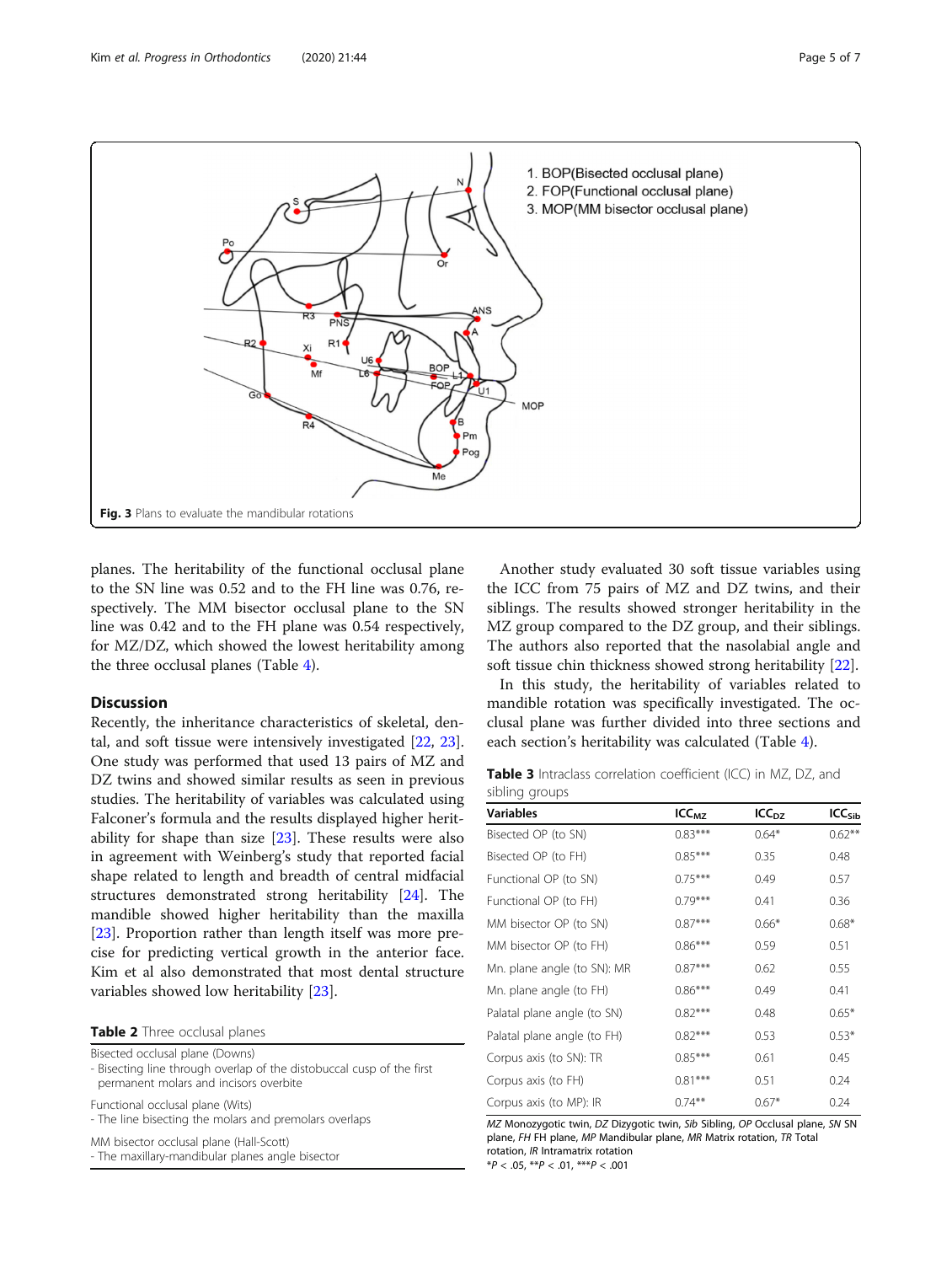<span id="page-5-0"></span>

| <b>Table 4</b> Estimates of heritability $(h^2)$ and cultural inheritance |  |  |
|---------------------------------------------------------------------------|--|--|
| $(C2)$ between MZ and DZ twins                                            |  |  |

| <b>Variables</b>            | MZ and DZ twins <sup>a</sup> |         |
|-----------------------------|------------------------------|---------|
|                             | h <sup>2</sup>               | $C^2$   |
| Bisected OP (to SN)         | 0.38                         | 0.45    |
| Bisected OP (to FH)         | 1.00                         | $-0.15$ |
| Functional OP (to SN)       | 0.52                         | 0.23    |
| Functional OP (to FH)       | 0.76                         | 0.03    |
| MM bisector OP (to SN)      | 0.42                         | 0.45    |
| MM bisector OP (to FH)      | 0.54                         | 0.32    |
| Mn. plane angle (to SN): MR | 0.5                          | 0.37    |
| Mn. plane angle (to FH)     | 0.74                         | 0.12    |
| Palatal plane angle (to SN) | 0.68                         | 0.14    |
| Palatal plane angle (to FH) | 0.58                         | 0.24    |
| Corpus axis (to SN): TR     | 0.48                         | 0.37    |
| Corpus axis (to FH)         | 0.60                         | 0.21    |
| Corpus axis (to MP): IR     | 0.14                         | 0.60    |

MZ Monozygotic twin, DZ Dizygotic twin, Sib Sibling, OP Occlusal plane, SN SN plane, FH FH plane, MP Mandibular plane, MR Matrix rotation, TR Total rotation, *IR* Intramatrix rotation

 $h^2 = 2(ICC_{MZ} - ICC_{DZ}), C^2 = ICC_{MZ} - h^2$ 

Our results displayed remarkably high ICC values in the MZ twin group compared to DZ twins or siblings for all variables (Table [3](#page-4-0)).

However, some results were not significantly different between the two groups. For example,  $ICC_{MZ}$  and  $ICC<sub>DZ</sub>$ , for corpus axis to mandibular plane angle, were 0.74 and .067, respectively, resulting in low heritability. The remarkably low  $ICC_{sib}$  for corpus axis to mandibular plane angle (0.24) might be due to the small sample size ( $MZ = 36$  pairs,  $DZ = 13$  pairs, siblings 26 pairs). DZ twin groups that experience the embryonic process in utero together present with higher corpus axis to mandibular plane values compared to siblings, suggesting that intrauterine factors have more effect than postnatal factors.

Unlike the intramatrix rotation, the ICC values for total rotation and matrix rotation were consistent and their heritability was relatively high. Total rotation is the rotation of the mandibular core and is genetically determined to some degree. On the other hand, matrix rotation is a complex process that includes articular growth and changes in mandibular shape caused by remodeling. The heritability for matrix rotation was 0.5 which was higher than that for the intramatrix rotation, 0.14 (Table 4). In this study, the core of the mandible had high heredity compared to the lower border of the mandible (the mandibular plane) relative to the skull base (SN). This means that the lower border of the mandible, having a lot of attached muscles, is determined by function rather than the heredity rate. For example, if the intramatrix rotation was significantly higher than the total rotation in a young long face patient, prediction of the better outcome in growth modification than in patients with a higher value of the total rotation is anticipated. This is because the heredity of intramatrix rotation is lower than of the other two rotations.

The functional occlusal plane showed the highest heritability and the MM bisector occlusal plane the lowest (Table 4). Therefore, the functional occlusal plane is highly inherited and less influenced by the environment; thus, less change during the growth period can be predicted. Although there have been attempts to treat open and deep bite issues by changing the occlusal plane, the stability of treatment results is a constant concern [\[25](#page-6-0)]. The results of this study suggest that changing the functional occlusal plane, which has high heritability, can affect treatment results and stability. For example, great change in the occlusal plane to treat open bite issues caused by intruding upper molars might render patients susceptible to relapse because the occlusal plane is highly inherited and less influenced by its environment, including treatment interventions.

The drawback of this study is its small DZ twin sample size compared with the MZ twin or sibling groups (DZ  $= 13$  pairs, male  $= 7$  pairs, female  $= 6$  pairs), which may have caused less consistency in DZ results. Further studies will be necessary with increased twin numbers especially for the DZ twin group.

## Conclusion

The ICC values were remarkably higher for MZ than DZ twins or their siblings for most measurements related to mandibular rotation and the occlusal plane. Total rotation and matrix rotation showed relatively higher heritability compared to intramatrix rotation. Among the three occlusal planes, the functional occlusal plane showed the highest heritability, followed by the bisected occlusal plane and the MM bisector occlusal plane. Therefore, maintaining the occlusal plane and SN to the corpus axis must be considered to establish a stable treatment plan.

#### Acknowledgements

Not applicable.

#### Authors' contributions

With the submission of this manuscript, I would like to state that: All authors of this research paper have directly participated in the planning, execution, or analysis of this study. All authors of this paper have read and approved the final version submitted. The contents of this manuscript have not been copyrighted or published previously. The contents of this manuscript are not now under consideration for publication elsewhere. The contents of this manuscript will not be copyrighted, submitted, or published elsewhere, while acceptance by the Journal is under consideration. The research is original. There are no directly related manuscripts published or unpublished, by any authors of this paper. There is no conflict of interest to disclose of all authors. The individual role of each author was as follows: Jin Hyeong Kim: collection of data, analysis of data, interpretation of data, and construction of manuscript. Young Ho Kim: conception and design of the article. Soo jin Kim: conception and design of the article. Joohon Sung: conception and design of the article. Yun-Mi Song: conception and design of the article.